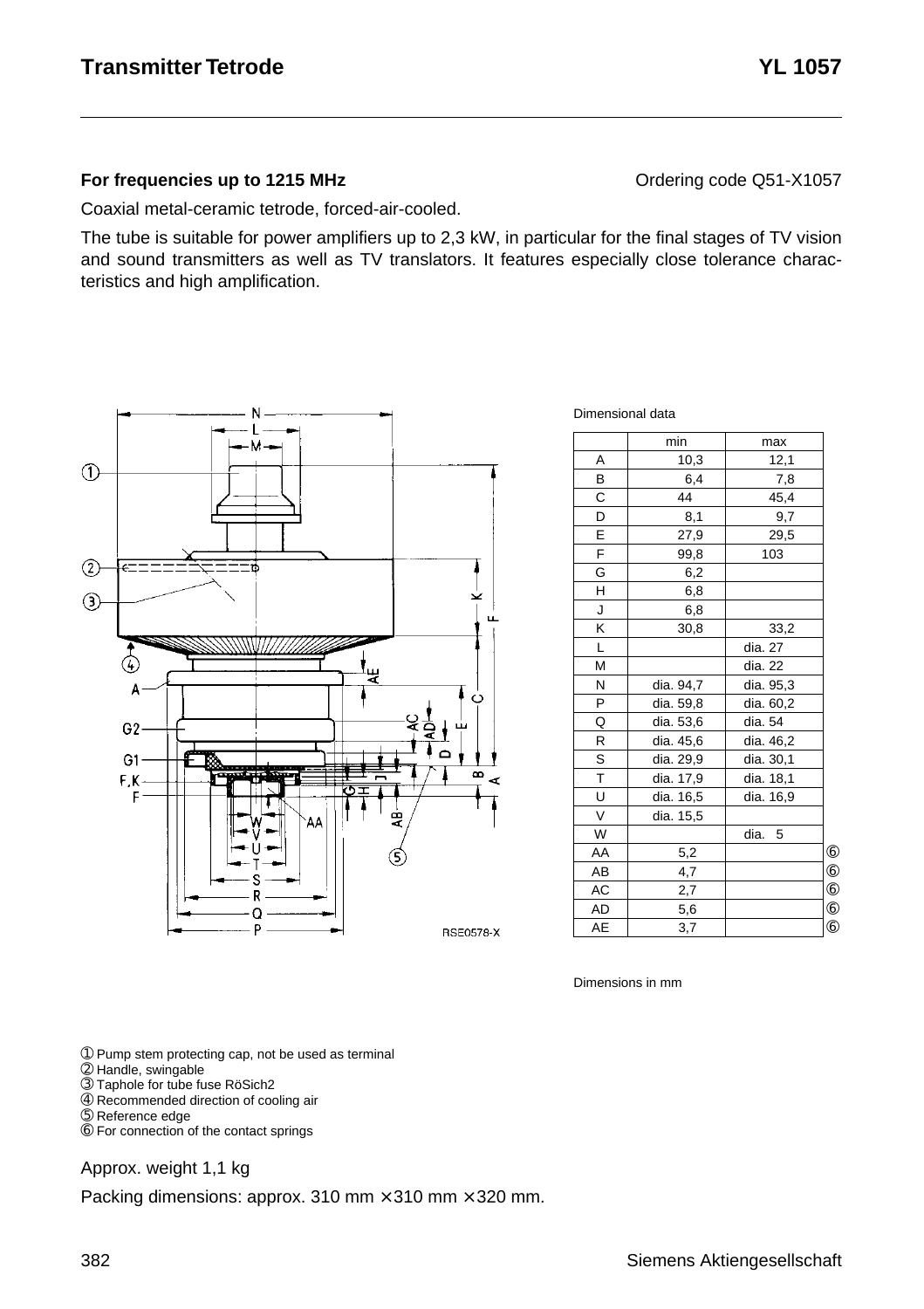# **Heating**

| Heater voltage                | $U_{\rm F}$ | 3,8 ( $\pm$ 5 %) | V <sub>1</sub> |
|-------------------------------|-------------|------------------|----------------|
| Heater current                | ≀F          | $19.5 \pm 2$     | A              |
| Preheating time               | $t_{\rm h}$ | $\geq$ 3         | min            |
| Heating: indirect by ac or dc |             |                  |                |
| Cathode: matrix oxide         |             |                  |                |

## **Characteristics**

| Amplification factor of screen grid<br>at $U_{\rm A} = 3$ kV, $U_{\rm C2} = 500$ V, $I_{\rm A} = 0.5$ A | $\mu$ <sub>g2g1</sub> |    |      |
|---------------------------------------------------------------------------------------------------------|-----------------------|----|------|
| Transconductance<br>at $U_{\rm A} = 3$ kV, $U_{\rm G2} = 500$ V, $I_{\rm A} = 0.5$ A                    |                       | 55 | mA/V |

| <b>Capacitances</b>      |                  | min | nom   | max   |    |
|--------------------------|------------------|-----|-------|-------|----|
| Cathode/control grid     | $c_{\text{kq1}}$ | 38  | 42    | 46    | pF |
| Cathode/screen grid      | $c_{\text{kq2}}$ | 1,9 | 2,2   | 2,5   | рF |
| Cathode/anode            | $c_{\rm ka}$     |     | 0,005 | 0,011 | рF |
| Control grid/screen grid | $c_{q1q2}$       | 56  | 60    | 64    | рF |
| Control grid/anode       | $c_{q1a}$        |     | 0,05  | 0,06  | рF |
| Screen grid/anode        | $c_{\rm g2a}$    | 7,5 | 8,2   | 8,8   | pF |

#### **Accessories Contract Contract Contract Contract Contract Contract Contract Contract Contract Contract Contract Contract Contract Contract Contract Contract Contract Contract Contract Contract Contract Contract Contract Co**

| Tube fuse                                         | RöSich <sub>2</sub> | Q81-X14022) |
|---------------------------------------------------|---------------------|-------------|
| Tube fuse                                         | RöSich9             | Q81-X14092) |
| Socket wrench for tube fuse                       | RöZub10             | Q81-X2110   |
| Tube protective device                            | RöKt <sub>2</sub>   | Q81-X1302   |
| Pull switch for tube fuse                         | RöKt11              | Q81-X1311   |
| Cavity band IV/V, 1,1 kW vision/sound             | TK4435              | Q94-X4435   |
| Cavity band IV/V, 1,3 kW sound, 400 W vision      | TK4436              | Q94-X4436   |
| Cavity band III, 2,2 kW sound                     | TK4451              | Q94-X4451   |
| Spring-finger contact for anode terminal          | <b>YLZ9521a</b>     | Q81-X9204   |
| Spring-finger contact for screen grid terminal    | YLZ9521q2           | Q81-X9205   |
| Spring-finger contact for control grid terminal   | YLZ9521g1           | Q81-X9206   |
| Spring-finger contact for heater cathode terminal | <b>YLZ9523</b>      | Q81-X9523   |
|                                                   |                     |             |

for immediate operation, the tube can be continuously heated without damaging the cathode. The optimum heater voltage for \$1,8 V. The standby and operating times should be equal (e.g. 1 week operation, 1 week standby). Care should be taken not to exceed the maximum permissible surface temperature of 250 °C even during standby operation, especially without cooling.

<sup>2)</sup> RöSich2 (120 mm) and RöSich9 (25 mm) only differ in the length of the phosphor-bronze litz wire.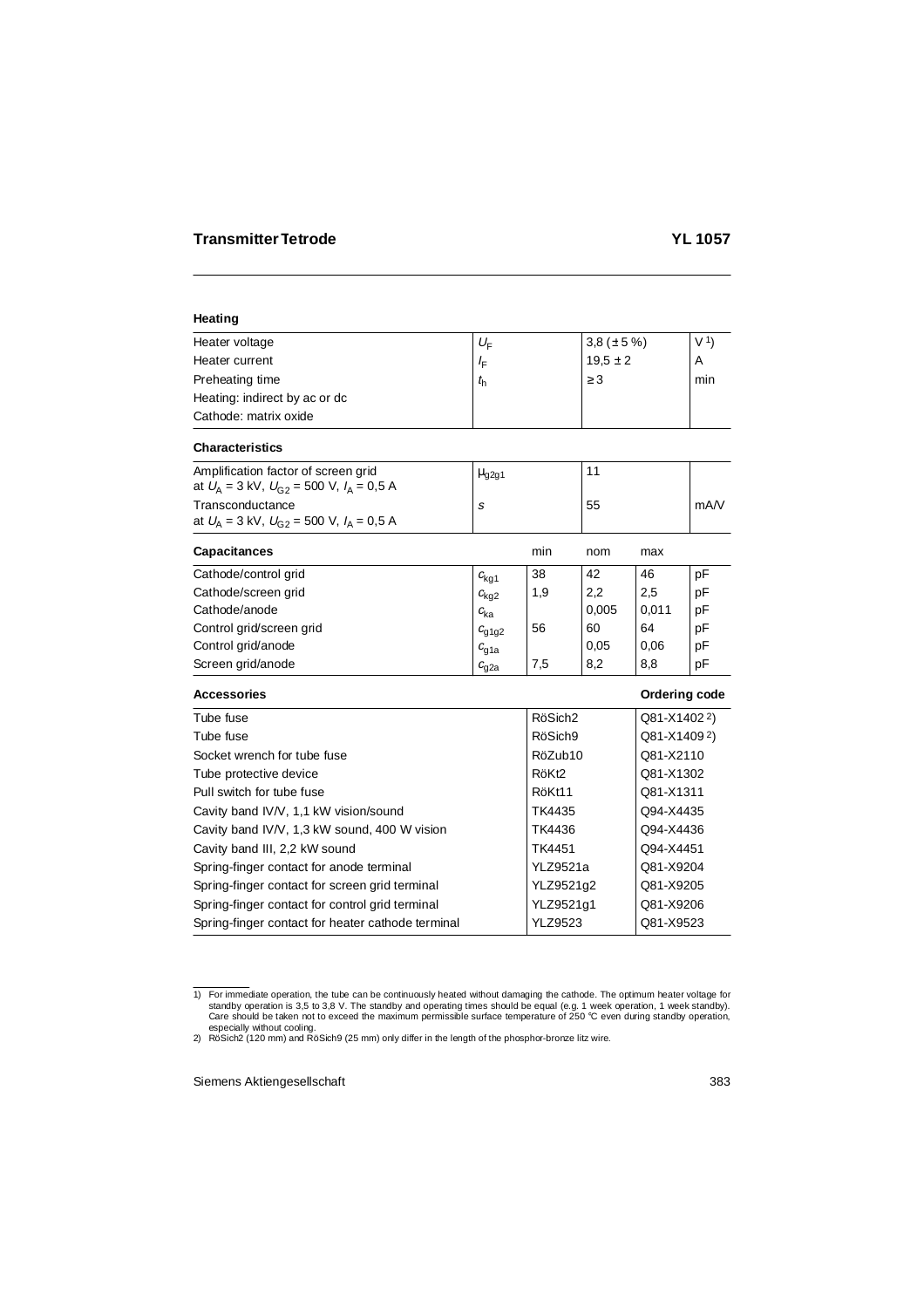## **Maximum ratings**

| Cold anode voltage (dc)   | (band III)  | $U_{A,0}$         | 4200   | V               |
|---------------------------|-------------|-------------------|--------|-----------------|
| Cold anode voltage (dc)   | (band IV/V) | $U_{A,0}$         | 3800   | V               |
| Anode voltage (dc)        | (band III)  | $U_{\rm A}$       | 4000   | V               |
| Anode voltage (dc)        | (band IV/V) | $U_{\rm A}$       | 3600   | V               |
| Screen grid voltage (dc)  |             | $U_{G2}$          | 650    | V               |
| Control grid voltage (dc) |             | $U_{G1}$          | $-100$ | V               |
| Cathode current (dc)      |             | $\frac{1}{K}$     | 1,2    | A               |
| Anode input power         |             | $P_{BA}$          | 4,0    | kW              |
| Anode dissipation         |             | $P_{\rm A}$       | 2,0    | kW              |
| Screen grid dissipation   |             | $P_{G2}$          | 30     | W               |
| Control grid dissipation  |             | $P_{G1}$          | 5,0    | W               |
| Surface temperature       |             | $I_{\text{surf}}$ | 250    | $^{\circ}$ C 1) |

# **Operating characteristics for TV sound transmitters**

| Frequency                      |                | 170230    | 470600    | 600860      | <b>MHz</b>      |
|--------------------------------|----------------|-----------|-----------|-------------|-----------------|
| Bandwidth (3 dB)               | B              | 2,0       | 4,0       | 6,0         | <b>MHz</b>      |
| Output power                   | P <sub>2</sub> | 2,2       | 1,3       | 1,3         | kW <sup>2</sup> |
| Power gain                     | $V_{\rm p}$    | $\geq$ 19 | $\geq$ 19 | $\geq 17.5$ | dB              |
| Anode voltage (dc)             | $U_{\rm A}$    | 3900      | 3200      | 3400        | V               |
| Screen grid voltage (dc)       | $U_{G2}$       | 600       | 600       | 600         | V               |
| Zero signal anode current (dc) | $I_{A,0}$      | 250       | 450       | 450         | mA              |
| Anode current (dc)             | $I_A$          | 1000      | 800       | 900         | mA              |
| Screen grid current (dc)       | $I_{G2}$       | 28        | 18        | 22          | mA <sup>3</sup> |
|                                |                |           |           |             |                 |

<sup>1)</sup> See cooling.

<sup>2)</sup> Power at cavity output with ≥ 90 % circuit efficiency. 3) The power supply must be designed for a screen grid current of – 1 to + 50 mA.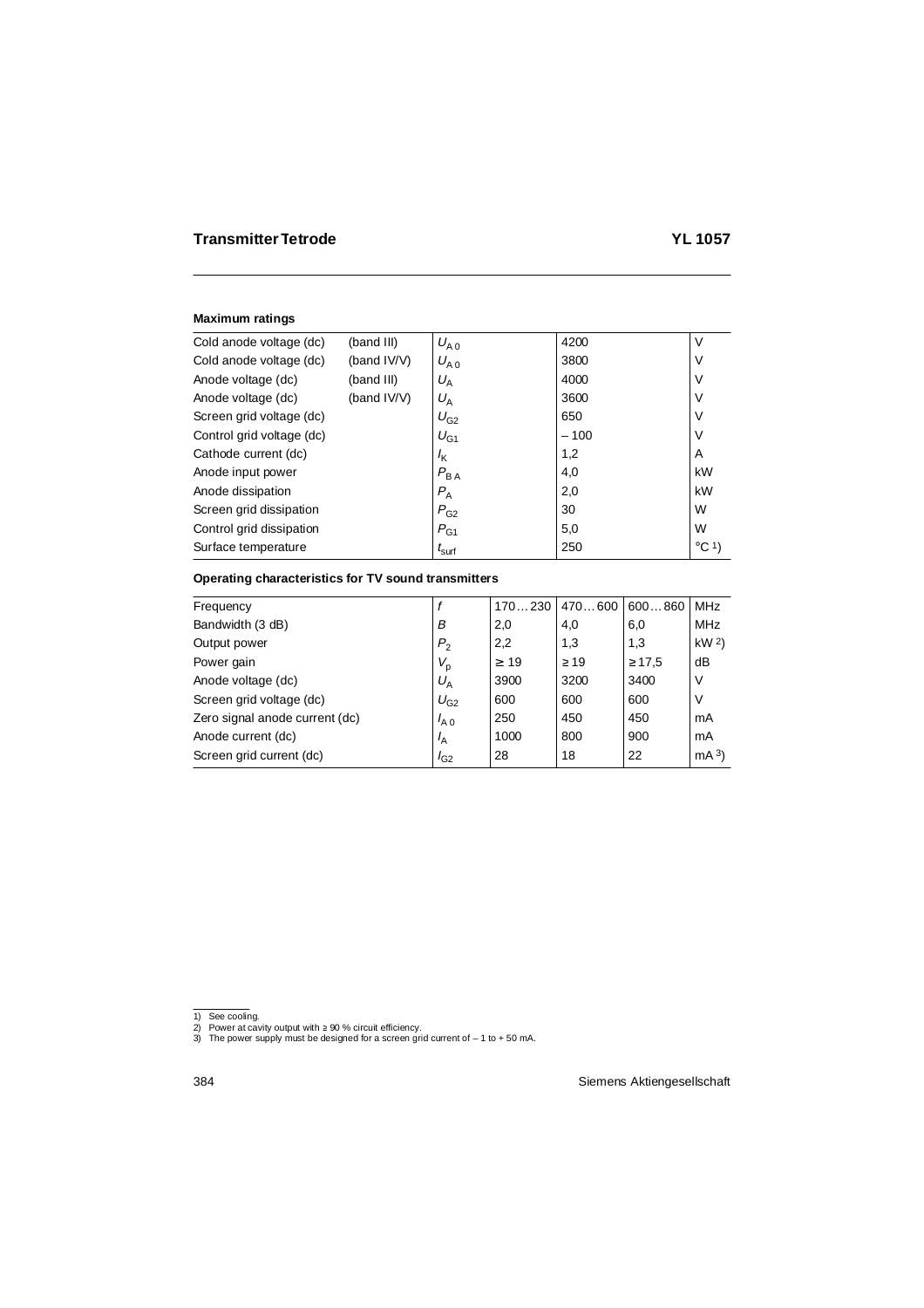| Frequency                    |                  | 470600    | 600860      | <b>MHz</b>      |
|------------------------------|------------------|-----------|-------------|-----------------|
| Bandwidth (1 dB)             | В                | 8,5       | 8,5         | <b>MHz</b>      |
| Output power, sync. level    | $P_{2,SY}$       | 1,1       | 1,1         | kW <sup>1</sup> |
| Power gain                   | $V_{\sf p}$      | $\geq 17$ | $\geq 16.5$ | dB              |
| 3-tone intermodulation ratio | $a_{\text{IM3}}$ | $\geq 50$ | $\geq 47$   | dB <sup>2</sup> |
| Anode voltage                | $U_{\rm A}$      | 3400      | 3400        | V               |
| Screen grid voltage          | $U_{G2}$         | 600       | 600         | ν               |
| Zero signal anode current    | $I_{A,0}$        | 550       | 500         | mA              |
| Anode current, black level   | $I_{A}$ SW       | 800       | 750         | mA              |
| Screen grid current          | $I_{G2}$         | 15        | 15          | mA <sup>3</sup> |

#### **Operating characteristics for TV translators with combined vision/sound transmission**





- 1) Power at cavity output with ≥ 85 % circuit efficiency.
- 2) Measured in accordance with specification FTZ 176 Pfl 2 of the German Telekom with distortion-free input signal;

 $f_{\text{B}}$ : – 8 dB,  $f_{\text{SB}}$ : – 16 dB,  $f_{\text{T}}$ : – 10 dB.<br>3) The power supply must be designed for a screen grid current of  $-5$  to  $+40$  mA.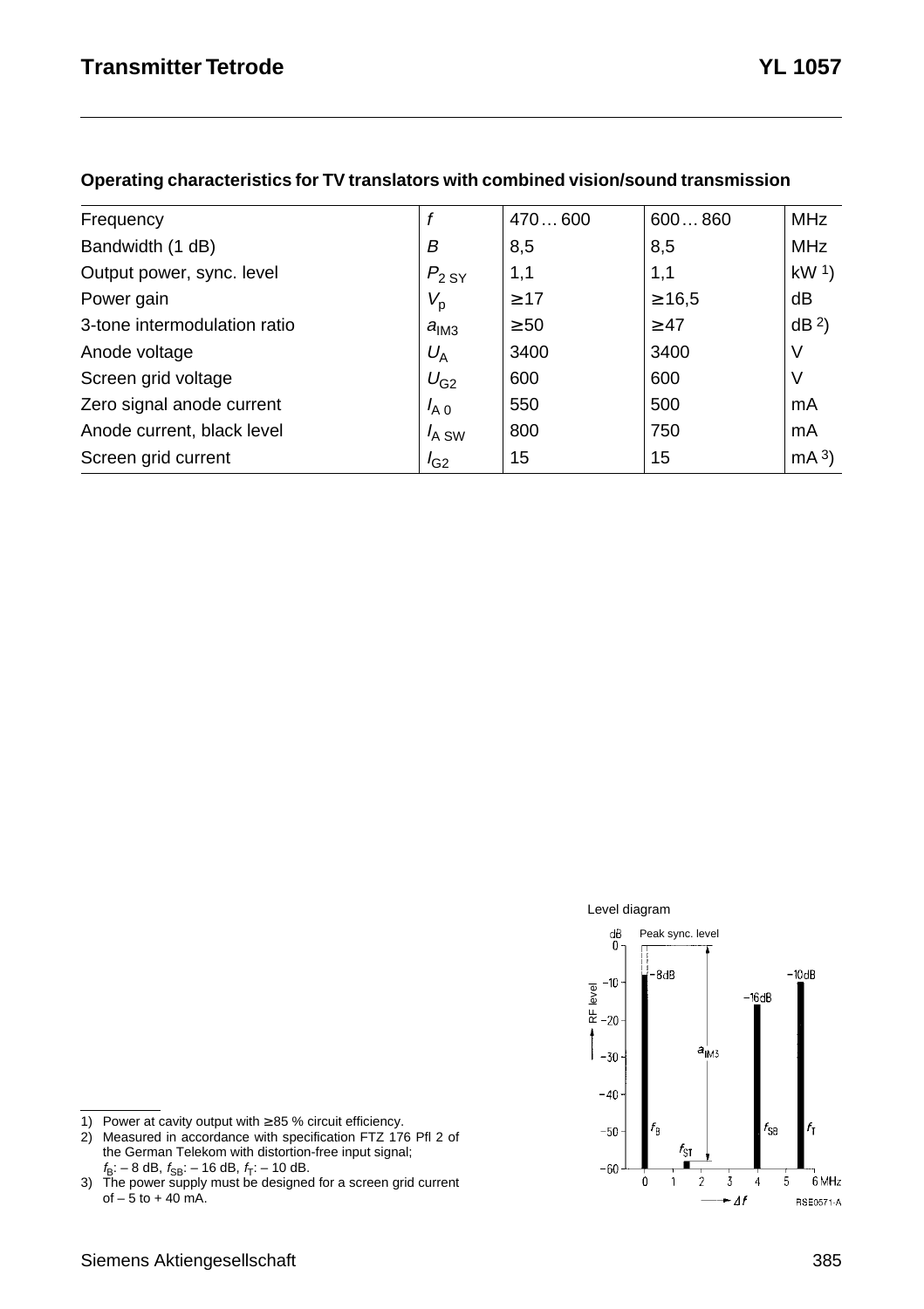# **Tube mounting**

Sufficiently flexible spring-finger contacts must be used to connect the tube. Suitable contact rings are available as accessories. The reference edge (control grid terminal, see dimensional drawing) also serves as stop edge.

If the tube is to be clamped to the socket in order to prevent it from jumping out of the latter, the clamping pressure may only have an effect on the stop edge.

The tube can be mounted as required.

#### **Recommendations on power supply dimensioning for linear amplifiers**

For the generation of the control grid voltage we recommend a constant voltage source since the linearity of performance deteriorates if a cathode resistor is used.

At drive with modulated signal, a rectifying effect is produced by the quadratic component of the tube transfer characteristic and the anode or cathode current contains video frequency components with frequencies up to 5,5 MHz. Therefore, the cathode/grid path as well as the anode power supply must be sufficiently blocked and free of resonances for the entire video frequency range to prevent reactive effects on the intermodulation of the amplifier. Experience has shown that an electrolytic capacitor of 10  $\mu$ F to 50  $\mu$ F is necessary between control grid and cathode. For screen grid and anode power supply a capacitor of 0,1 µF up to some µF is recommended.

## **Forced-air cooling**

The minimum air flow rate required for max. anode dissipation is given in the cooling air diagram, valid for 45 °C inlet temperature at a normal air pressure of 1 bar (sea level). The cooling air is supplied from the electrode terminal side. For further details on forced-alr cooling refer to "Explanations on Technical Data".

## **Safety precautions**

The section "Safety precautions" under "Explanations on Technical Data" describes how the tube is to be protected against damage due to electric overload or insufficient cooling. A copper wire with 0,12 mm diameter should be used to test the anode overcurrent trip circuit.

The use of a tube fuse RöSich2/RöSich9 is recommended to protect the anode against thermal overload. In conjunction with a pull switch RöKt11 it disconnects the voltages at the tube in case of overload (see accessories).

A protective gap shall be provided between screen grid and cathode to protect the control grid and the cathode against damage in case of spark-over from the side of the anode.

In addition, a limiting circuitry is recommended for screen grid protection.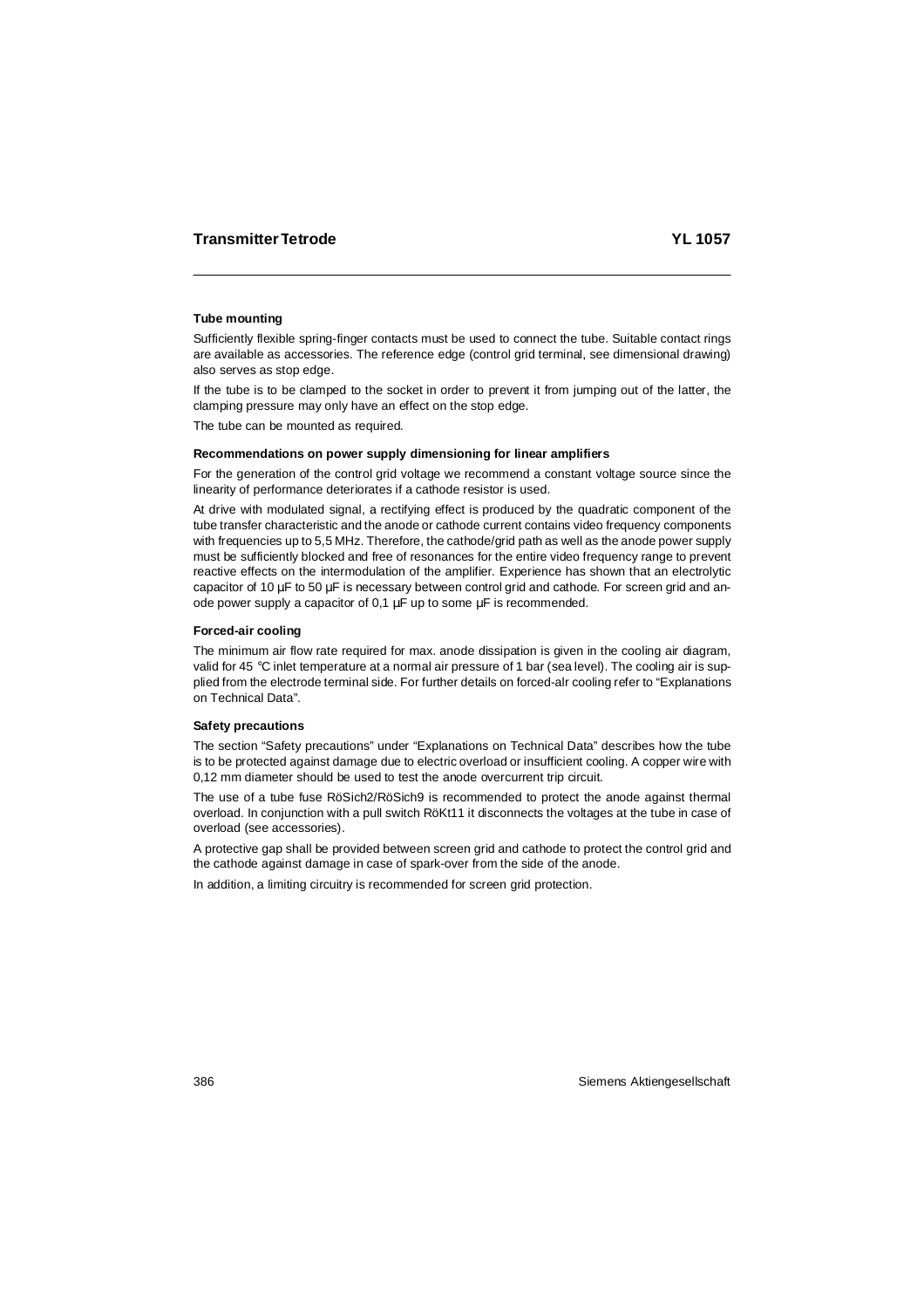# **Cooling air diagram**



The cooling air is supplied from the electrode terminal side.

Air pressure = 1 bar  $t_1 = 45$  °C

**3-ton intermodulation ratio**  $a_{1M3} = f(P_{2SY})$ 



| $U_{\rm A}$ | $= 3.4$ kV          |
|-------------|---------------------|
| $U_{G2}$    | $= 600 V$           |
| $U_{\rm F}$ | $= 3.8 V$           |
|             | $B(1 dB) = 8.5 MHz$ |
| f           | = 780 MHz           |